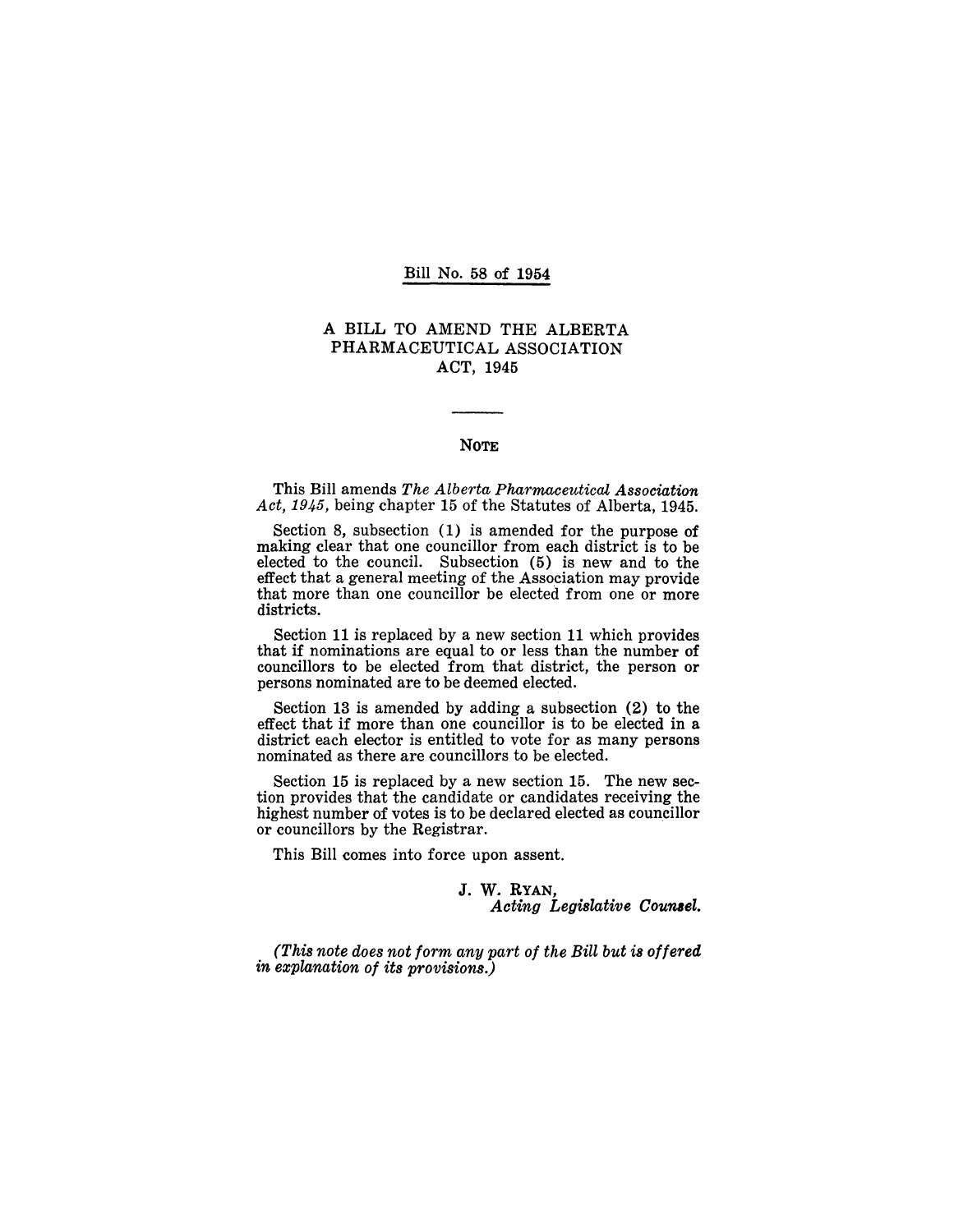# **BILL**

#### No. 58 of 1954

# An Act to amend The Alberta Pharmaceutical Association Act, 1945

#### *(Assented to* , 1954)

**HER** MAJESTY, by and with the advice and consent of the Legislative Assembly of the Province of Alberta, enacts as follows:

*1. The Alberta Pharmaceutical Association Act, 1945,*  being chapter 15 of the Statutes of Alberta, 1945, is hereby amended.

Section 8 amended

# 2. Section 8 is amended

- (a) by adding immediately after the words "districts and" where they occur in subsection (1) the words "at least";
- (b) by adding immediately after subsection (4) the following new subsection:

"(5) Subject to subsection (1), the council with the approval of the members of the Association in general meeting may from time to time provide that more than one councillor shall be elected from

Election of councillors

> 3. Section 11 is struck out and the following is substituted:

one or more of the said districts.".

Section 11 amended

Acclamation

"11. If the nomination or nominations that are received within the time allowed for receiving nominations for any district are equal to or less than the number of councillors to be elected from that district, the person or persons so nominated shall be deemed elected and in such case no voting papers shall be sent out to persons entitled to vote in that district.".

Section 13 amended

#### , 4. Section 13 is amended

- (a) by renumbering the section as subsection (1) ;
- (b) by adding immediately after subsection (1) the following new subsection:

"(2) If more than one councillor is to be elected in a district each elector in that district is entitled to vote for as many persons nominated as there are councillors to be elected."

Number *ot*  persons elector<br>entitled to<br>vote for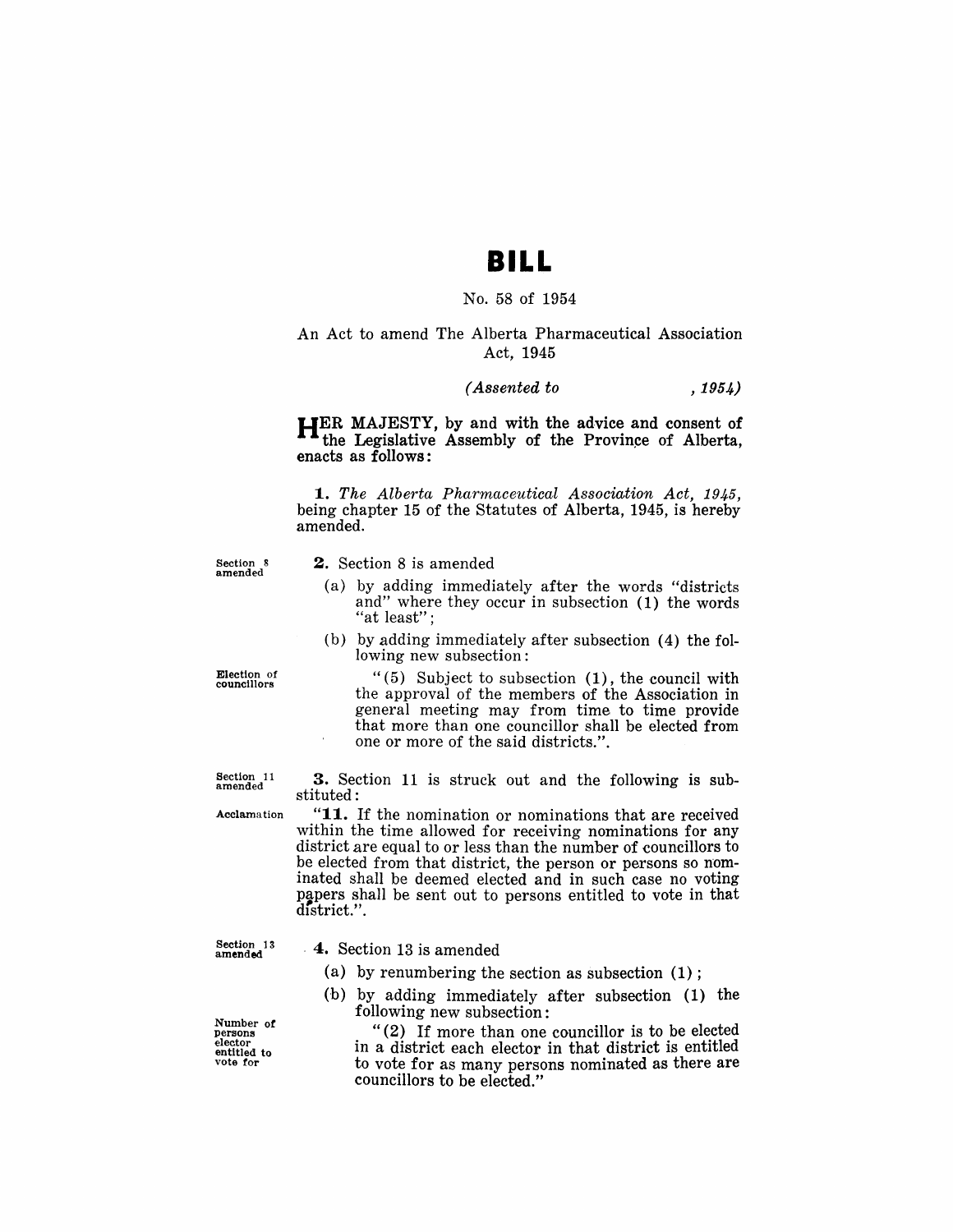**5.** Section 15 is struck out and the following is sub- $\frac{\text{Section 15}}{\text{amended}}$ stituted:

"15. The candidate, or in case more than one candidate is Candidate or to be elected, the appropriate number of candidates receiv- elected ing the highest number of votes shall be declared elected as councillor or councillors for that district by the Registrar.".

**6.** This Act comes into force on the day upon which it is Coming Into  $\sum_{i=1}^{\infty}$  assented to.